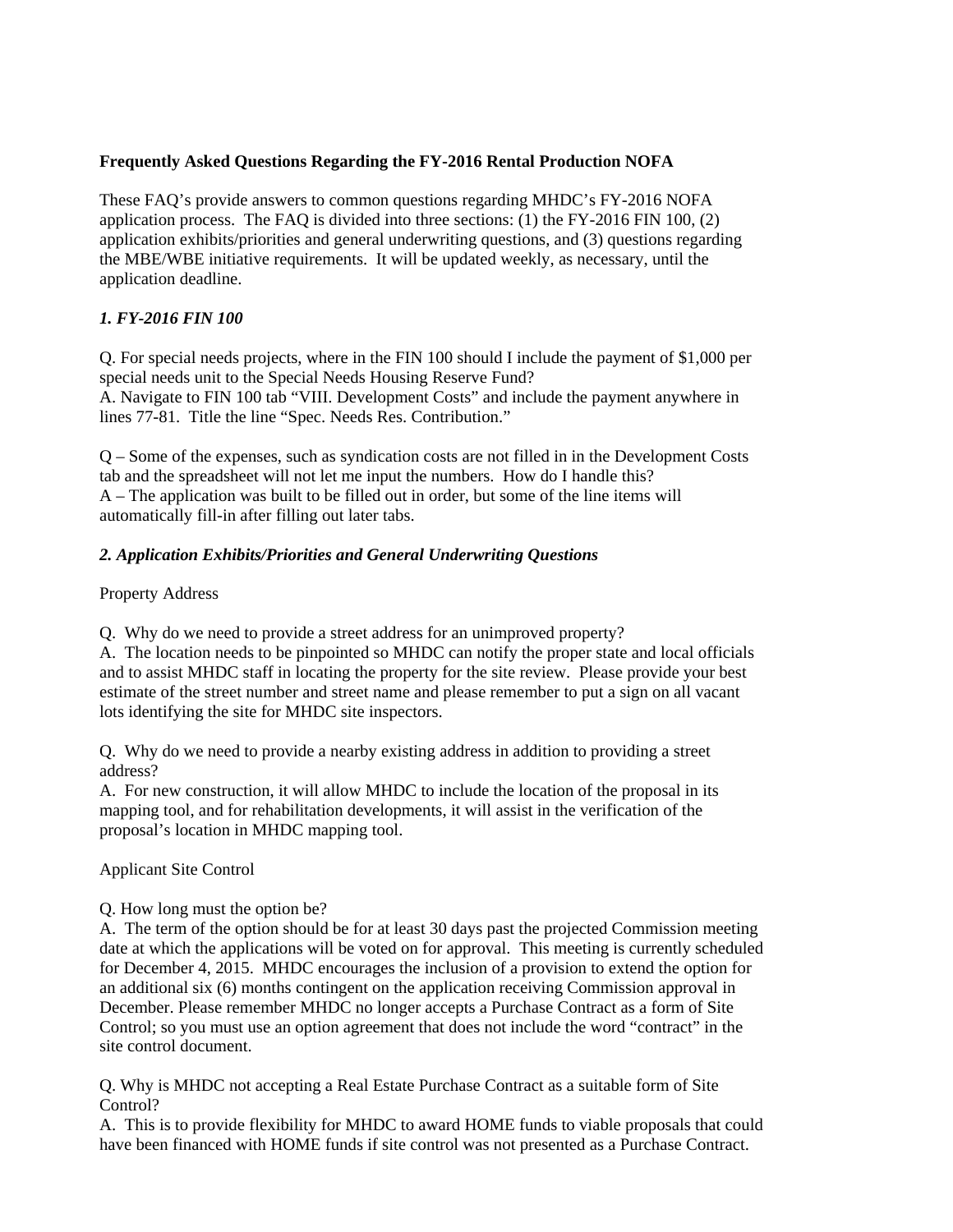Development Size and Location

Q. Is an Exception Letter required for any application proposal which contains more than fifty (50) **affordable** units?

A. No. MHDC is not requiring an exception letter; however, applicants must make sure the proposal meets at least one of the exceptions listed in the FY2016 QAP.

Q. Is an Exception Letter required for an application proposal which is perceived to be "Contributing to Publicly Subsidized Housing Units in a Census Tract" and "One Mile Radius Rule?"

A. No. MHDC is not requiring an exception letter; however, applicants must make sure the proposal meets at least one of the exceptions listed in the FY2016 QAP.

Public Official Contact Verification

Q. If I have a letter of support from the mayor, do I need to provide proof I contacted the mayor? Similarly, if I have a resolution of support signed by the mayor and the city council, must I provide proof I contacted the mayor and the city council?

A. No, letters of support and council resolutions of support signed by the persons the applicant would be contacting are sufficient proof the applicant has notified the officials and informed them of the plans for the proposed development. Please provide the letter(s) in the appropriate location in Exhibit 9 of the application as proof of contact.

Q. Am I to contact all councilpersons or just the council's legislative body for the district in which the property is located?

A. Either is acceptable, so you may choose to contact all councilpersons or provide evidence the local legislative body (for example: all city council members) and chief elected official have been informed the applicant is submitting an application to MHDC.

Statutorily Required Documentation

Q. IRS and MO Forms 8821 are required for the principals of the developer and general partner. If either of those are a non-profit entity, must it provide 8821 information for its board members?

A. No

Q. If the developer has not done business in the state of Missouri, what Statutorily Required Documentation needs to be provided?

A. To satisfy the requirement for Missouri Form 8821, include a statement that neither the entity nor its principals have done business in the state of Missouri. The FIN 109 is required for every developer, regardless of the developer's location.

Q. Is Form 8821 considered public record and, therefore, able to be requested by an outside party?

A. Because Form 8821 contains social security numbers, federal employer identification numbers, or other tax identification numbers, it is closed to requests for public information pursuant to the Sunshine Law.

Q. The instructions on the federal Form 8821 require all applicable lines to be completed. What is the appropriate information to enter?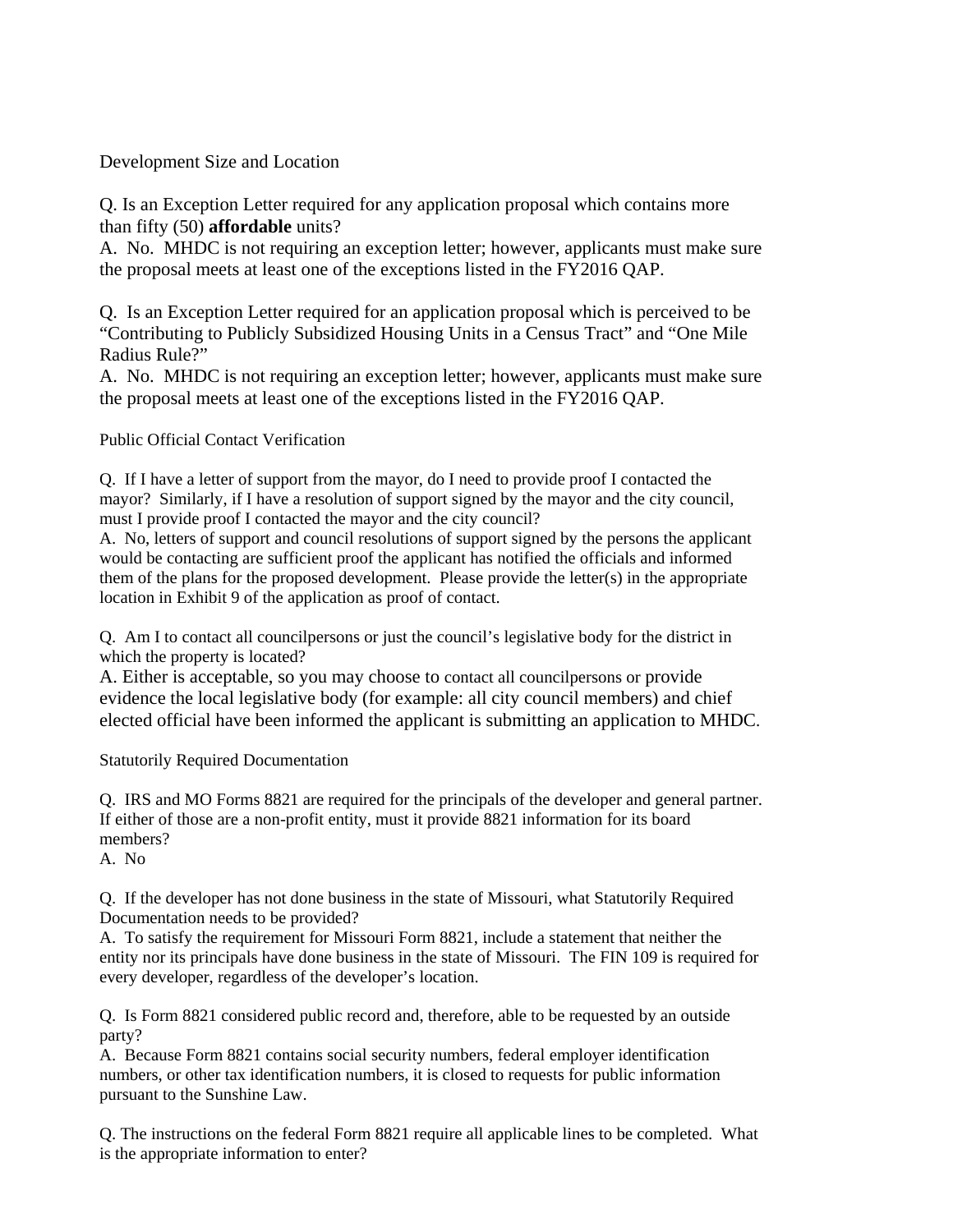

Taxpayer name and address

**Tax Information Authorization**<br>• Information about Form 8821 and its instructions is at www.irs.gov/form8821. ▶ Do not sign this form unless all applicable lines have been completed.

|  | ▶ Do not use Form 8821 to request copies of your tax returns |  |
|--|--------------------------------------------------------------|--|
|  | or to authorize someone to represent you.                    |  |

| OMB No. 1545-1165 |  |  |  |  |
|-------------------|--|--|--|--|
| For IRS Use Only  |  |  |  |  |
| leceived by:      |  |  |  |  |
| vame              |  |  |  |  |
| elephone          |  |  |  |  |

Department of the Treasury<br>Internal Revenue Service 1 Taxpayer information. Taxpayer must sign and date this form on line 7.

Taxpayer identification number(s)

Daytime telephone number Plan number (if applicable)

| appointees is attached ▶                                                                                                                                                                                                                                                                                                                                                                   |                                                  |                                                                   |                                                                                      |  |
|--------------------------------------------------------------------------------------------------------------------------------------------------------------------------------------------------------------------------------------------------------------------------------------------------------------------------------------------------------------------------------------------|--------------------------------------------------|-------------------------------------------------------------------|--------------------------------------------------------------------------------------|--|
| Name and address                                                                                                                                                                                                                                                                                                                                                                           |                                                  | CAF No.<br><b>NONE</b>                                            |                                                                                      |  |
|                                                                                                                                                                                                                                                                                                                                                                                            |                                                  | <b>PTIN</b>                                                       |                                                                                      |  |
| <b>Missouri Housing Development Commission</b>                                                                                                                                                                                                                                                                                                                                             |                                                  | Telephone No.<br>816-759-6600                                     |                                                                                      |  |
| 920 Main, Suite 1400<br>Kansas City, MO 64105                                                                                                                                                                                                                                                                                                                                              |                                                  | 816-759-6829<br>Fax No.                                           |                                                                                      |  |
|                                                                                                                                                                                                                                                                                                                                                                                            |                                                  | Check if new: Address $\Box$<br>Telephone No. D<br>Fax No. $\Box$ |                                                                                      |  |
| 3 Tax Information. Appointee is authorized to inspect and/or receive confidential tax information for the type of tax, forms,<br>periods, and specific matters you list below. See the line 3 instructions.                                                                                                                                                                                |                                                  |                                                                   |                                                                                      |  |
| (a)                                                                                                                                                                                                                                                                                                                                                                                        | (b)                                              | (c)                                                               | (d)                                                                                  |  |
| Type of Tax Information (Income,<br>Employment, Payroll, Excise, Estate, Gift,<br>Civil Penalty, Sec. 4980H Payments, etc.)                                                                                                                                                                                                                                                                | <b>Tax Form Number</b><br>(1040, 941, 720, etc.) | Year(s) or Period(s)                                              | <b>Specific Tax Matters</b>                                                          |  |
|                                                                                                                                                                                                                                                                                                                                                                                            |                                                  |                                                                   | Any related federal tax information                                                  |  |
| Income                                                                                                                                                                                                                                                                                                                                                                                     | 1040                                             | 2012-2014                                                         | pertaining to low-incme housing credits,<br>including audit findings and assessments |  |
|                                                                                                                                                                                                                                                                                                                                                                                            |                                                  |                                                                   |                                                                                      |  |
|                                                                                                                                                                                                                                                                                                                                                                                            |                                                  |                                                                   |                                                                                      |  |
| Specific use not recorded on Centralized Authorization File (CAF). If the tax information authorization is for a specific<br>4<br>use not recorded on CAF, check this box. See the instructions. If you check this box, skip lines 5 and 6                                                                                                                                                 |                                                  |                                                                   |                                                                                      |  |
| a If you want copies of tax information, notices, and other written communications sent to the appointee on an ongoing<br>basis, check this box<br>Note. Appointees will no longer receive forms, publications, and other related materials with the notices.<br>b If you do not want any copies of notices or communications sent to your appointee, check this box                       |                                                  |                                                                   | ▶ □                                                                                  |  |
| 6 Retention/revocation of prior tax information authorizations. If the line 4 box is checked, skip this line. If the line 4 box<br>is not checked, the IRS will automatically revoke all prior Tax Information Authorizations on file unless you check the line 6<br>box and attach a copy of the Tax Information Authorization(s) that you want to retain. $\ldots$ , $\ldots$ , $\ldots$ |                                                  |                                                                   |                                                                                      |  |
| To revoke a prior tax information authorization(s) without submitting a new authorization, see the line 6 instructions.                                                                                                                                                                                                                                                                    |                                                  |                                                                   |                                                                                      |  |
| 7 Signature of taxpayer. If signed by a corporate officer, partner, quardian, executor, receiver, administrator, trustee, or                                                                                                                                                                                                                                                               |                                                  |                                                                   |                                                                                      |  |

Organism of the axpayer. It signed by a corporate childer, partier, guardian, executor, receiver, administrator, trustee, or party other than the taxpayer, I certify that I have the authority to execute this form with resp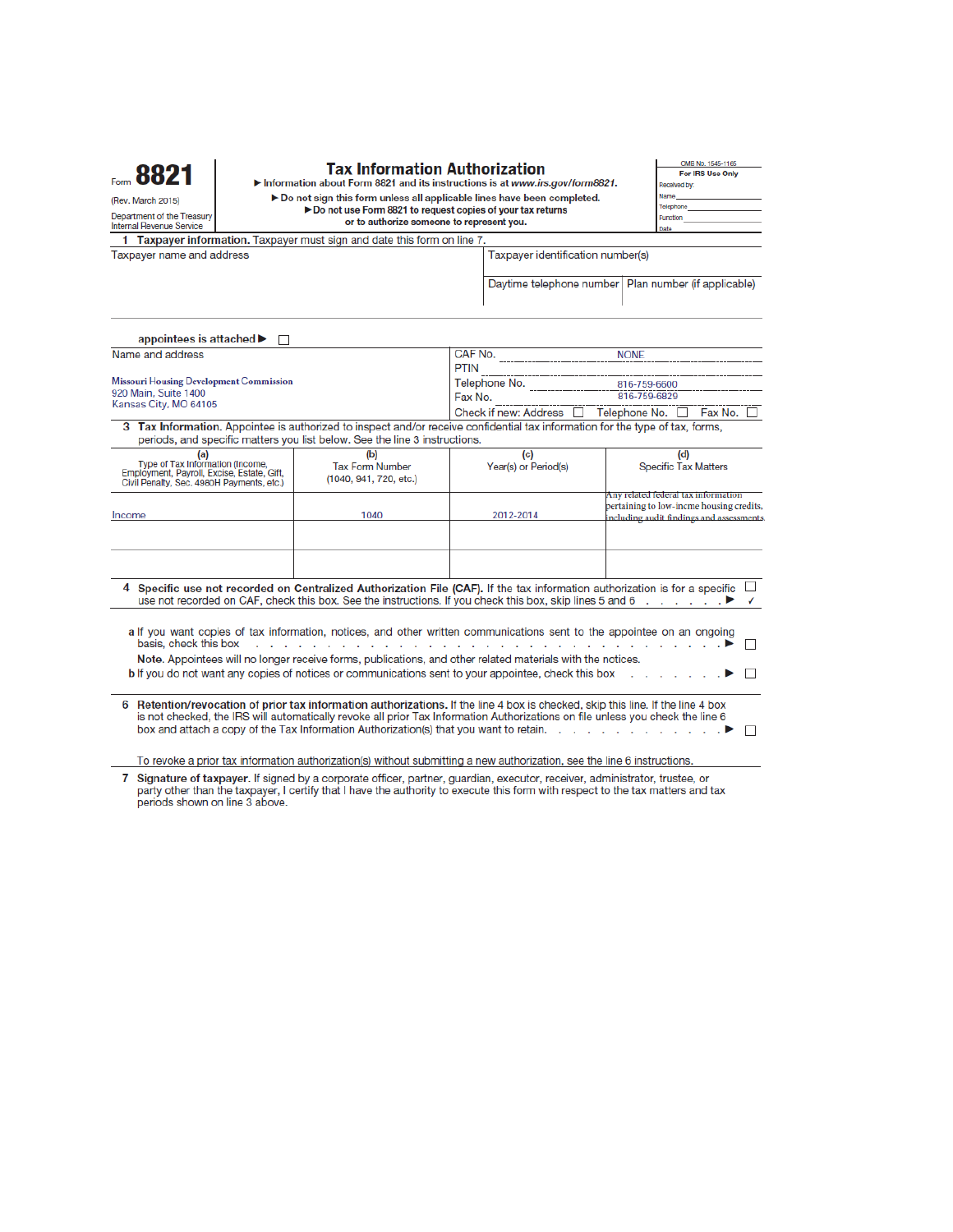| Missouri Department of Revenue<br><b>Authorization For Release of</b><br>Form<br>8821<br><b>Confidential Information</b>                                                                 | <b>Department Use Only</b><br>(MM/DD/YY)                                                                                             |                                                      |          |  |  |  |  |  |  |
|------------------------------------------------------------------------------------------------------------------------------------------------------------------------------------------|--------------------------------------------------------------------------------------------------------------------------------------|------------------------------------------------------|----------|--|--|--|--|--|--|
| Missouri Tax I.D.<br>Number                                                                                                                                                              | <b>Social Security</b><br><b>Number</b>                                                                                              |                                                      |          |  |  |  |  |  |  |
| authorize and request the Missouri Department of Revenue, to release confidential tax                                                                                                    |                                                                                                                                      |                                                      |          |  |  |  |  |  |  |
|                                                                                                                                                                                          |                                                                                                                                      |                                                      |          |  |  |  |  |  |  |
| Corporate Income and Franchise Tax<br>Type of Record(s)<br><b>Employer Withholding Tax</b><br><b>Individual Income Tax</b><br>(List Social Security Number under Missouri Tax ID Number) | Choose the type of tax<br>appropriate for the<br>entity or individual<br><b>Motor Fuel Tax</b><br>that is the subject of<br>the form | Sales or Use Tax<br><b>Financial Institution Tax</b> |          |  |  |  |  |  |  |
| The record should be:<br>Availability<br>Photocopied and copies forwarded to the agent specified below.                                                                                  | City, State, Zip: The Contract of the City, State of The City, State of The City, State of The City                                  |                                                      |          |  |  |  |  |  |  |
| I specifically authorize the following agent to examine the above identified confidential tax records.                                                                                   |                                                                                                                                      |                                                      |          |  |  |  |  |  |  |
| gent Authorization<br><b>Name</b><br>Missouri Housing Development Commission                                                                                                             | Title                                                                                                                                | <b>Social Security Number</b>                        |          |  |  |  |  |  |  |
| <b>Street Address</b>                                                                                                                                                                    | City                                                                                                                                 | <b>State</b>                                         | Zip Code |  |  |  |  |  |  |
| 920 Main, Suite 1400<br><b>Telephone Number</b>                                                                                                                                          | <b>Kansas City</b>                                                                                                                   | Missouri                                             | 64105    |  |  |  |  |  |  |
| E-mail Address<br>$1$ 6 7 5 9 6 6 0 0                                                                                                                                                    |                                                                                                                                      |                                                      |          |  |  |  |  |  |  |
| this soction if requesting confidential toy reserve for a business, compretion, a compretion, or northeredoin)                                                                           |                                                                                                                                      |                                                      |          |  |  |  |  |  |  |

(Complete this section if requesting confidential tax records for a business, corporation, s corporation, or partnership) I am authorized to sign this document as an officer, partner, or owner of the corporation or business. This authorization shall \_, or until terminated by the undersigned. be effective this date and shall expire on \_

For sales tax records only - The Director of Revenue may charge not more than \$50 per day for use of facilities within the division or charge not more than one dollar per page for photocopies of confidential records to defray costs incurred.

Q. What timeframe should the Form 8821 reflect?

A. The Form 8821 should be completed to reference the most recent tax year.

### PHA Approved Utility Allowance

Q. If the development location is in an area that does not have a PHA, what do we do? A. If the area does not have a PHA or a Community Action Agency acting as a PHA, MHDC will accept estimated utility costs from the local utility providers.

### Homeownership Plan

Q. Do townhouses qualify for the homeownership opportunity?

A. No, townhouses do not qualify for special consideration at application as potential homeownership opportunities for residents. However, if the developer intends to sell the townhomes at the end of the compliance period, the general partner is required to notify MHDC of its intent, at least, five (5) years before the end of the compliance period.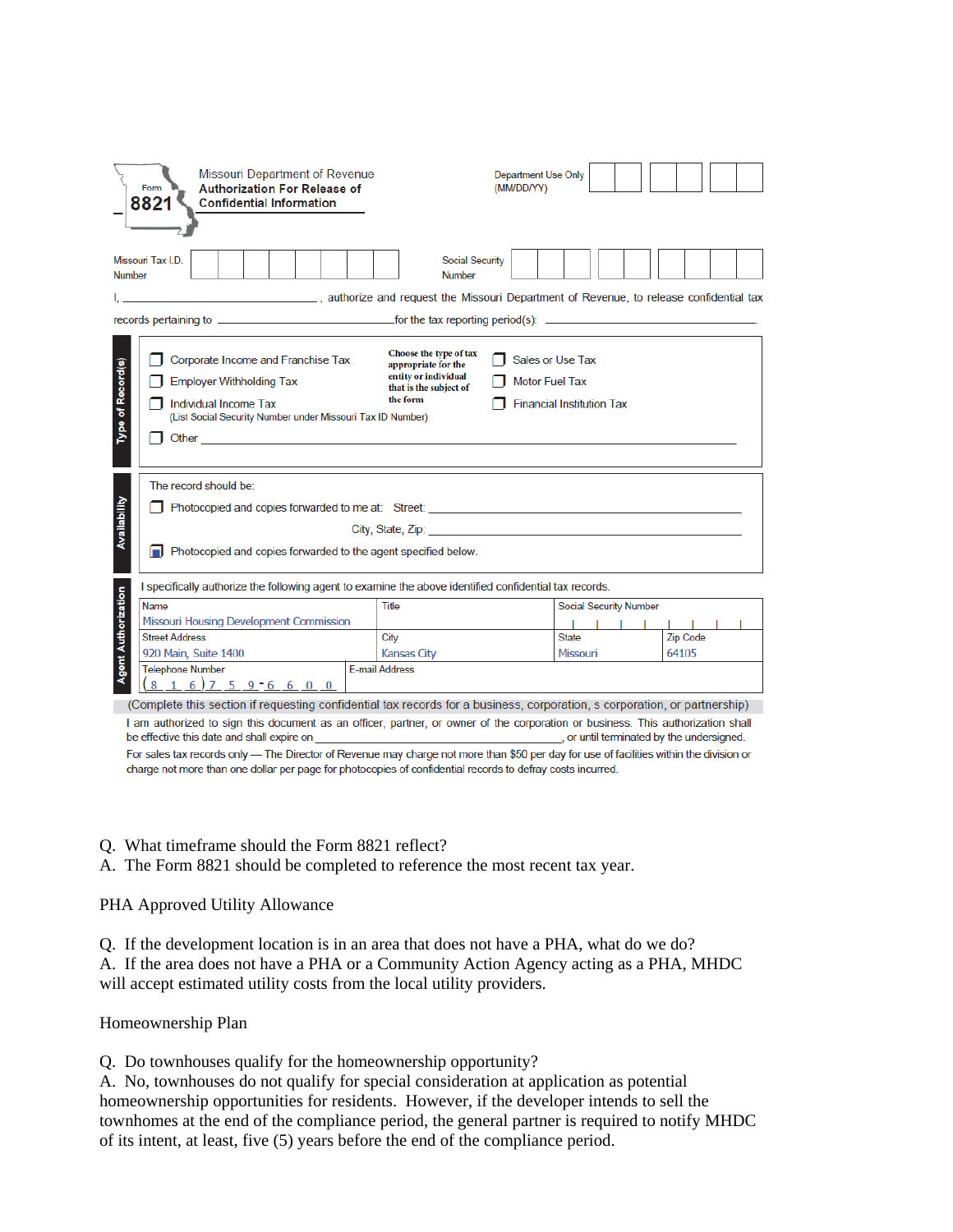FIN-107 Developer Qualifications

Q. Do I need to provide only construction guarantees or must I also disclose operating guarantees I have made to lenders and investors?

A. All guarantees currently outstanding for the entity and its principals must be disclosed.

Mixed Use-Economic Development Area

Q. Does "mixed use" require a city revitalization plan or can it be a developer PUD? A. A developer PUD approved by the city is acceptable. MHDC reserves the right to review and determine the size is sufficient to meet our definition of a mixed-use economic development.

Sustainable Housing

Q. How will a development be expected to document the required green building standard has been achieved if the development does not obtain a formal green certification? A. At the completion of development construction, MHDC must receive a letter from a certified green professional certifying the development has met the green standard committed to in the application and the MHDC firm commitment.

**Priorities** 

Service-Enriched Housing Priority

Q: Where does the developer detail the tenant services to be provided? A: The explanation of proposed tenant services should be included in both the Exhibit 4a (Narrative Description) and in Exhibit 12b(i) (Detailed Supportive Service Plan).

Special Needs Housing

Q. If I have a special needs development, can I rent only to a particular type of special needs household?

A. No, MHDC's special needs policy does not allow developments to prohibit qualified renters from any of the defined special needs categories. As a matter of practice, specific developments may specialize in a particular type of special needs household, but households with a different type of special need cannot be prohibited from renting a designated special needs unit.

General Underwriting Questions

Q. How does MHDC look at costs and what is considered excessive?

A. Missouri Housing Development Commission reviews costs associated with development structure, amenities, and materials and considers any costs beyond what is reasonably necessary to provide clean, safe, sustainable housing as excessive. In the FY-2016 QAP, MHDC has defined the maximum development costs as  $100\%$  of the  $221(d)(3)$  limits as calculated by MHDC using the HUD method (this document is posted at www.mhdc.com). Please note, the FY-2016 QAP states that, "MHDC reserves the right, on rare occasions, to allow exceptions to the cost limit on a case-by-case basis, if unique development characteristics that meet or exceed the standards and goals of this Plan are incorporated into the proposal."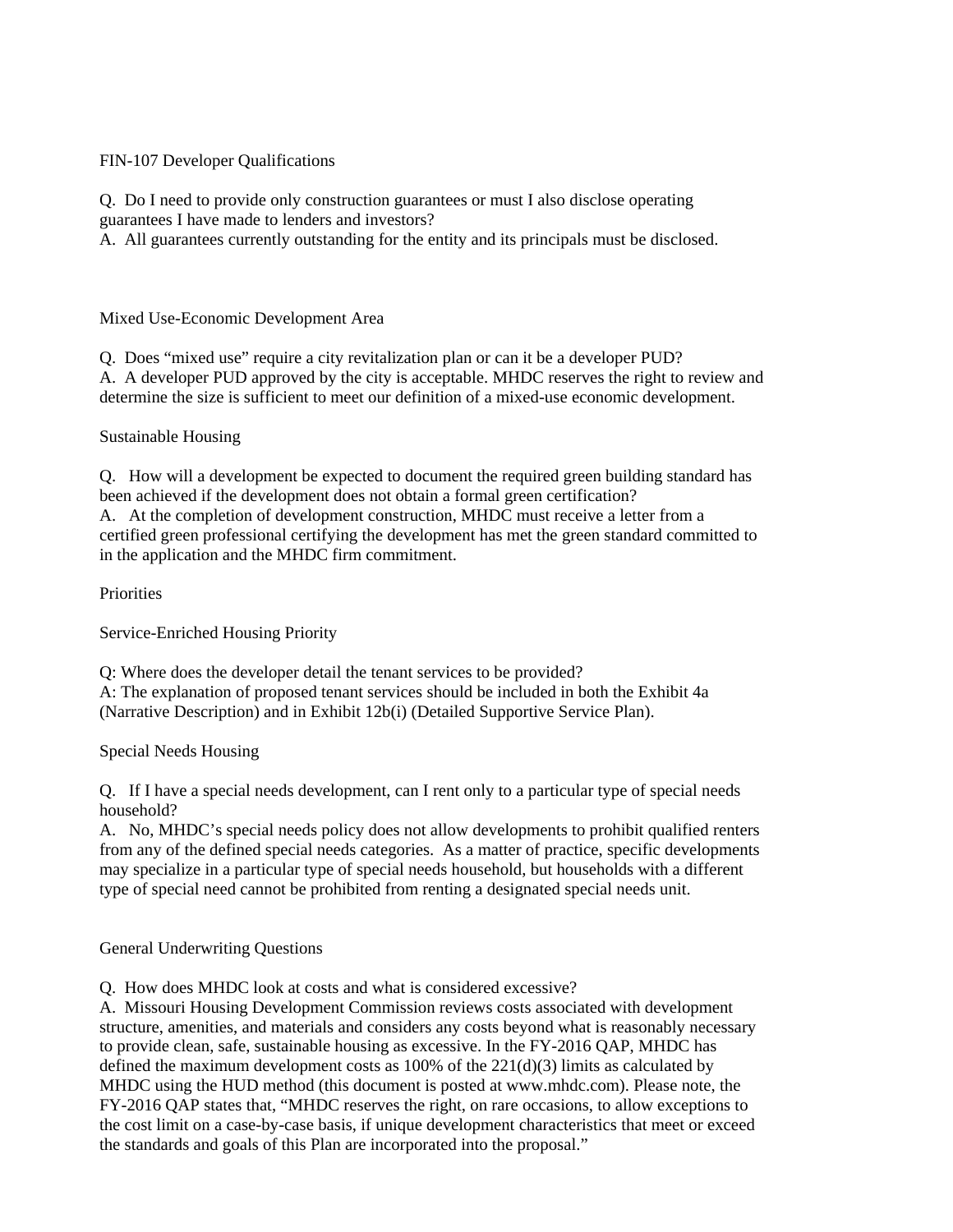Q. What does MHDC require in terms of the investor equity pay-in schedule? A. At a minimum, MHDC expects investors to pay in 10% of both federal and state LIHTC equity at closing, an additional 10% of both federal and state LIHTC equity at 50% completion, and the amount of equity necessary to pay the loan down to the permanent amount and fund all required reserves at conversion (or completion of construction, if MHDC does not have a permanent loan).

Q. What should I do if the financial statement historical income and/or operating expenses are significantly different than those included in the income and/or operating expense budget submitted with a rehabilitation application?

A. Please attach a 2013 Exhibit A to the FIN 100 (this is not a preprinted form) which explains in detail why the income or expense items differ from the historical data. MHDC will review your explanation during the application review process.

Q. Will savings in development costs be allowed to reduce deferred developer fees?

A. Missouri Housing Development Commission recognizes each deal is different and will review financing on a case-by-case basis. As a general rule, MHDC will use cost savings to reduce the permanent loan, increase reserves, improve the property, and/or reduce developer fee.

Q. Can we include investor asset management fees in operating expenses?

A. No, asset management fees are usually paid out of distributable cash flow, as provided for in the limited partnership/operating agreement. Including such fees in operating expenses would distort the true debt service coverage of the property.

Q. Does qualifying under an MHDC Priority designation mean the same thing as qualifying for the "up to 30%" boost?

A. No, the Nonprofit, MBE/WBE, extended compliance period, and affordability @ 50% of AMI Priorities do not receive a boost.

Q. Does the nonprofit entity in a CHDO set-aside application need to be the sole managing general partner of the ownership entity to qualify for such designation?

A. – Yes; if the development is seeking HOME Funds under the CHDO set-aside, the nonprofit entity must be the sole general partner (in the case of a limited partnership) or sole managing member (in the case of a limited liability company) of the ownership entity to qualify.

Q. Does the nonprofit entity in a nonprofit set-aside application need to be the managing general partner/member of the ownership entity to qualify for such designation?

A. No, however, the nonprofit must materially participate in the development and day-to-day affairs of the development throughout the LIHTC compliance period and will be required to sign all LIHTC related documentation.

Q. Is an application submitted under the Special Needs, Service-Enriched, Preservation, or MBE/WBE Priority absolved from meeting other selection criteria and successfully competing against other applications?

A. No, all applications, regardless of any priority designation, must go through the same application process.

Q. When you review an application and calculate cost per square foot, which two numbers do you divide by? Do you use the net square feet or rentable square feet? And which construction number do you divide it by?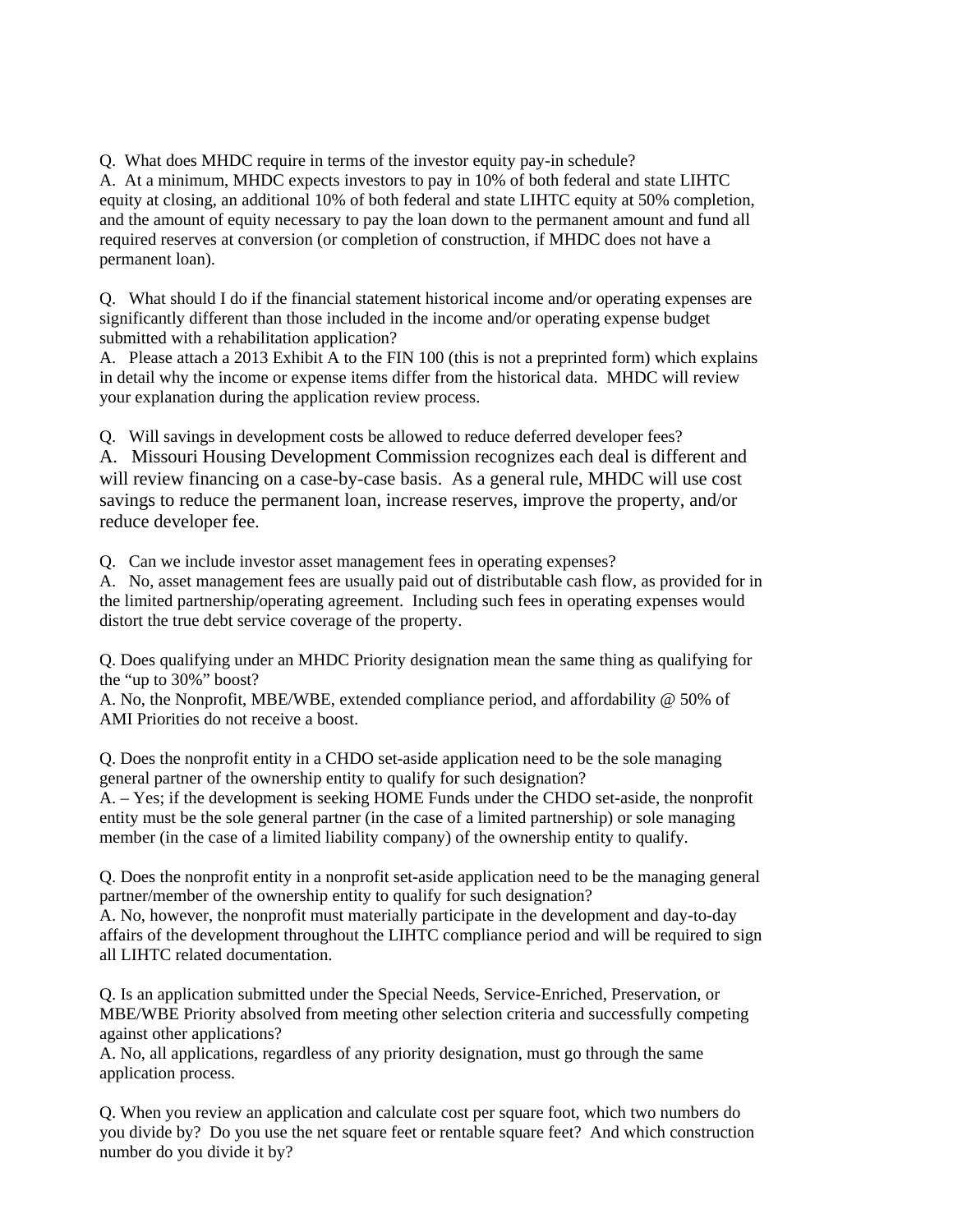A. We actually use both to give us a clear picture of the cost of the development for both living area as well as the cost of the common areas and amenities. To determine the cost per square foot, the total construction costs are divided by the net sq. ft. and the net rentable sq. ft.

Q. Does an application proposal seeking to be considered under the following requirements seek a waiver before submitting the application?

i) Fifty (50) affordable unit limitation.

ii) New construction and conversion proposals located where the total of publically subsidized housing units (as detailed in the Market Study Guidelines) equal more than 20% of all units located in the census tract where the development will be located. iii) Application proposals located in the Kansas City or St. Louis region subject to the one (1) mile Radius Rule.

A. No, a waiver is not required; however, the application must fall within, at least, one of the exceptions stated in the QAP under each of the criteria.

Q. Does a rehabilitation proposal have to comply with all the recommendations in an Energy Audit for it to be considered for approval by MHDC?

A. No; however, staff will base its evaluation of the proposal, in part, and to a reasonable degree, on how much reliance was placed on the audit report in preparation of the scope of work.

Q. The QAP states that the developer fee calculation for acquisition-rehabilitation developments where an identity of interest relationship exists between the seller and the buyer of real estate, is limited to the lesser of: (a) the sum of 3% of acquisition costs, 15% of the first \$4,000,000 of non-acquisition total replacement costs and 10% of any additional non-acquisition total replacement costs, or (b) the per-unit calculation from the chart in the QAP; however, it provides the following exceptions to when the rule is not applicable: (1) the developer has owned the property for less than four (4) years; or (2) the developer has submitted an unsuccessful LIHTC rehabilitation application for the property within four (4) years of acquisition and has not owned the property for more than six (6) years. Please provide examples of when the rule applies and when it does not?

Answer:

#1. Developer A, who has owned Project X for 10 years and is the GP, brings in an application for Project X to MHDC for acquisition / rehab using LIHTCs. The purposed new ownership of Project X has Developer A as the GP. The developer fee would be limited to the above guidelines.

#2. Developer A, who has owned Project X for 3 years and is the GP, brings in an application for Project X to MHDC for acquisition / rehab using LIHTCs. The purposed new ownership of Project X has Developer A as the GP. Their developer fee would not be limited to the above guidelines.

#3. Developer A, has owned Project X for 5 years and is the GP. Developer A, 1 year after originally acquiring Project X, submitted an application to MHDC for acquisition / rehab using LIHTCs. The purposed new ownership of Project X has Developer A as the GP. Developer A and was not approved for funding at that time. Developer A, 4 years later (5 years after originally acquiring Project X), brings in an application again for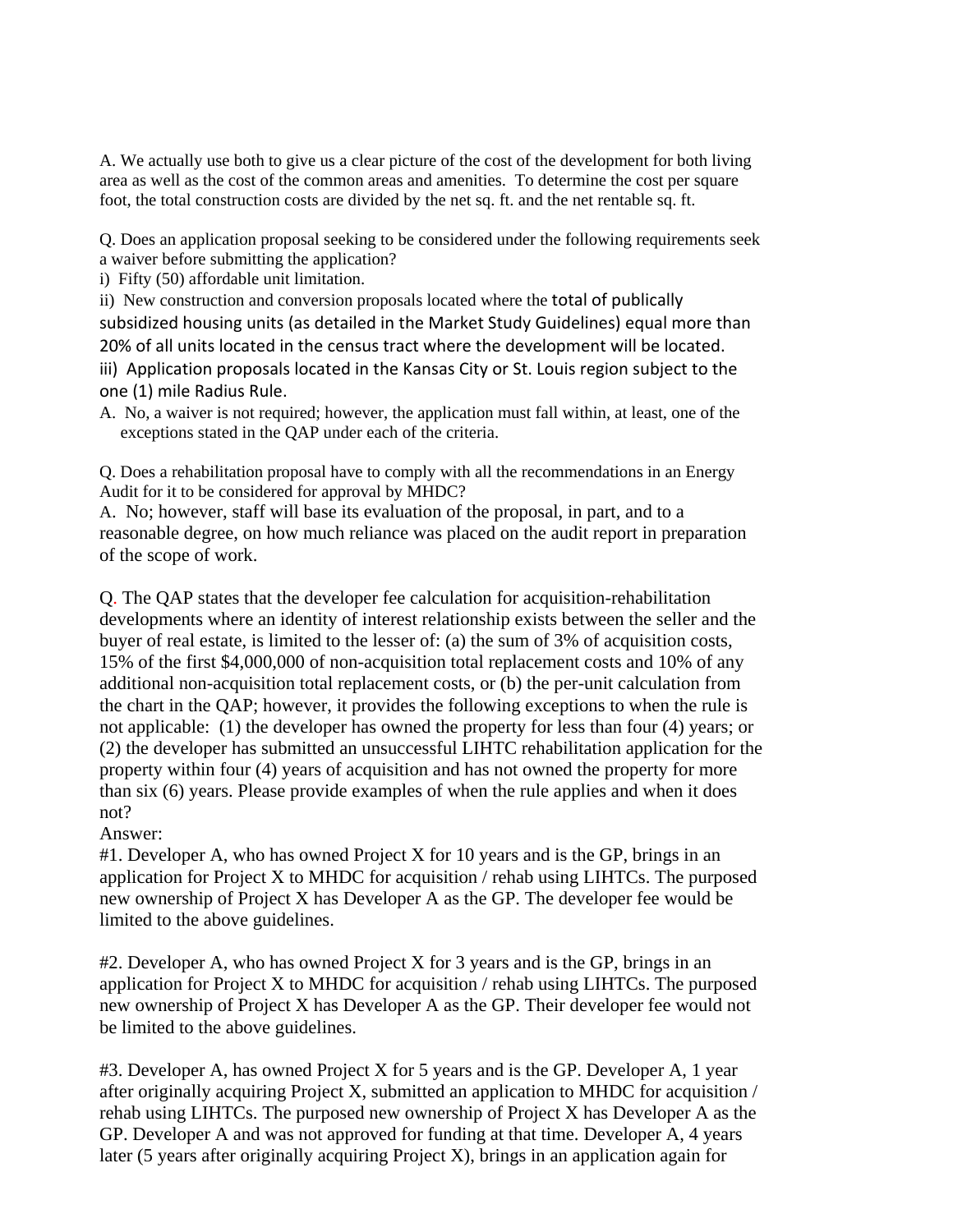Project X to MHDC for acquisition / rehab using LIHTCs. The purposed new ownership of Project X has Developer A as the GP. The developer fee would not be limited to the above guidelines.

#4. Developer A, has owned Project X for 7 years and is the GP. Developer A, 1 year after originally acquiring Project X, submitted an application to MHDC for acquisition / rehab using LIHTCs. The purposed new ownership of Project X has Developer A as the GP. Developer A was not approved for funding at that time. Developer A, 6 years later (7 years after originally acquiring Project X), brings in an application again for Project X to MHDC for acquisition / rehab using LIHTCs. The purposed new ownership of Project X has Developer A as the GP. The developer fee would be limited to the above guidelines.

If you have additional questions concerning underwriting or any of the required application exhibits, please contact Frank Quagraine at (816) 759-7210 or by e-mail at fquagraine@mhdc.com.

# *3. MBE and WBE Initiative*

Q. Does the MBE requirement of 10% MBE participation in both hard and soft costs and WBE requirement of 5% participation in both hard and soft costs apply to all developments? A. The participation standards apply to all properties with more than six total units.

Q. Where do I find MBE/WBE listing and certifications? Will MHDC accept certifications from other states?

A. Missouri Housing Development Commission website will have links to websites in Missouri that provide MBE/WBE lists and certifications. It will be up to the MBE/WBE entities to contact the certifying agencies for information on how to obtain their certification. MHDC will accept MBE/WBE certifications from the state of Missouri, City of Kansas City, City of St. Louis, and St. Louis Airport Authority Certification Program. Missouri Housing Development Commission may, at its discretion, accept a certification from a certifying agency not listed here. Missouri Housing Development Commission is not a certifying agency. Various certifying agencies have reciprocal agreements with other states. Please check with your certifying agency to determine if this is the case.

Q. How do you assess the value of an investor who may be a MBE/WBE but is neither currently certified nor interested in becoming certified in the future?

A. While participation of MBE/WBE's as investors is encouraged, such involvement cannot count toward the participation standard.

Q. Are MBE/WBE utilization plans to be included in the narrative?

A. No, the Utilization Plan should be included as a separate narrative document under its respective tab.

Q. If a consultant is an MBE/WBE, can that be counted toward the participation standards? A. Yes, if the consultant is an MBE/WBE certified firm, the company can be counted toward the participation standards.